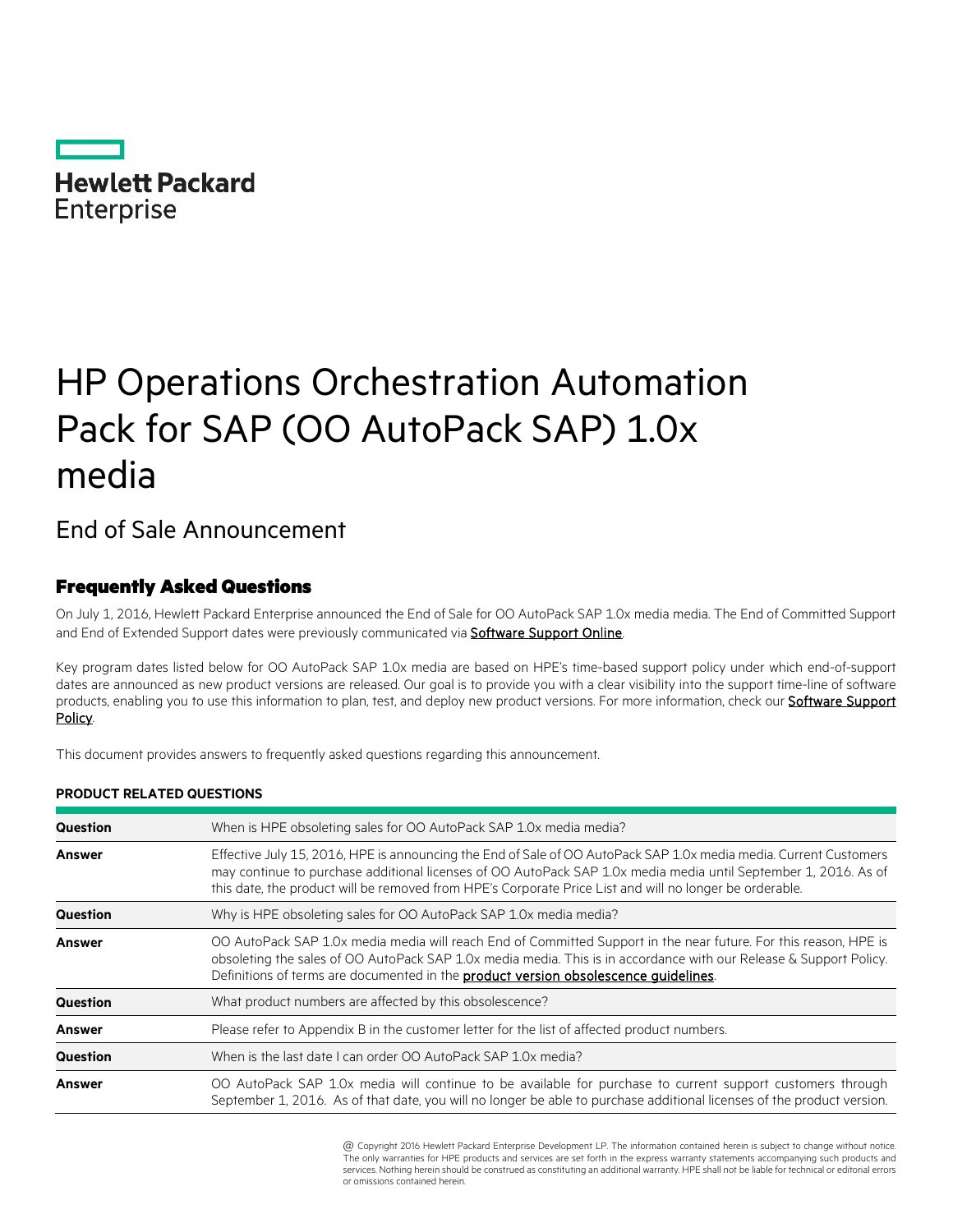| <b>Question</b> | Can I still purchase additional licenses for OO AutoPack SAP 1.0x media? If yes, how?                                                                                                                                                                                                                                                                  |
|-----------------|--------------------------------------------------------------------------------------------------------------------------------------------------------------------------------------------------------------------------------------------------------------------------------------------------------------------------------------------------------|
| <b>Answer</b>   | Additional licenses may not be purchased for versions that are obsolesced and past their end of sale date.                                                                                                                                                                                                                                             |
| Question        | Do I need to request new license keys when updating to OO AutoPack SAP 2.0x media?                                                                                                                                                                                                                                                                     |
| <b>Answer</b>   | Yes, you have to request new license keys for OO AutoPack SAP 2.0x media. Please visit Hewlett Packard Enterprise<br>Software Licenses and Downloads Portal.                                                                                                                                                                                           |
|                 | For Enterprise License Agreement (ELA) customers, use Software Activation Website (SAW) to request OO AutoPack<br>SAP 2.0x media license keys.                                                                                                                                                                                                         |
| Question        | What version of OO AutoPack SAP is currently available and what update plans do you have for the product, if any?                                                                                                                                                                                                                                      |
| <b>Answer</b>   | The latest version is 2.0x. Please check hpe.com/software/home or otherwise check with your local HPE sales<br>representative or HPE business partner for the latest information.                                                                                                                                                                      |
| Question        | Who can I contact if I have more questions with regards to this product obsolescence?                                                                                                                                                                                                                                                                  |
| <b>Answer</b>   | You have several options available to you:<br>Contact your local HPE sales representative or your local HPE business partner:<br>hpe.com/software/home<br>Web Self Solve:<br>hpe.com/software/support<br><b>HPE Technical Support:</b><br>hpe.com/software/support (click on Support Contact & Community $\rightarrow$ Contact Us $\rightarrow$ Phone) |
| <b>Question</b> | What are the hardware requirements to update to OO AutoPack SAP 2.0x media?                                                                                                                                                                                                                                                                            |
| <b>Answer</b>   | Hardware requirements will vary depending on your operating system, please review the appropriate System<br>Requirements and Compatibility Matrix document or contact your local HPE sales representative or HPE business<br>partner for further assistance.                                                                                           |
| Question        | Where can I find update information for OO AutoPack SAP 1.0x media?                                                                                                                                                                                                                                                                                    |
| Answer          | Your local HPE sales representative or HPE business partner can help you get this information.                                                                                                                                                                                                                                                         |
| <b>Question</b> | I plan to update my OO AutoPack SAP 1.0x media environment using in-house technical resources. Where do I get all<br>the required software?                                                                                                                                                                                                            |
| <b>Answer</b>   | All OO AutoPack SAP 1.0x media support customers can download OO AutoPack SAP 2.0x media media at Hewlett<br><b>Packard Enterprise Software Licenses and Downloads Portal</b>                                                                                                                                                                          |
| Question        | What is the concurrent support time period?                                                                                                                                                                                                                                                                                                            |
| <b>Answer</b>   | There will be 6 months of concurrent support for updating to OO AutoPack SAP 2.0x media.                                                                                                                                                                                                                                                               |

#### **SUPPORT CONTRACT RELATED QUESTIONS**

| Question | What is the End of Committed Support date?                                                                                                                                                                                                                                     |
|----------|--------------------------------------------------------------------------------------------------------------------------------------------------------------------------------------------------------------------------------------------------------------------------------|
| Answer   | The End of Committed Support date for OO AutoPack SAP 1.0x media is July 31, 2016. This date was announced<br>on Software Support Online on July 24, 2012. As of the End of Committed Support date, customer support activities<br>for this version will cease, this includes: |
|          | Security Rule updates<br>$\bullet$                                                                                                                                                                                                                                             |
|          | Product updates<br>$\bullet$                                                                                                                                                                                                                                                   |
| Question | What is the End of Extended Support date?                                                                                                                                                                                                                                      |

\* @ Copyright 2016 Hewlett Packard Enterprise Development LP. The information contained herein is subject to change without notice. The only warranties for HPE products and services are set forth in the express warranty statements accompanying such products and<br>services. Nothing herein should be construed as constituting an additional warranty. HPE sha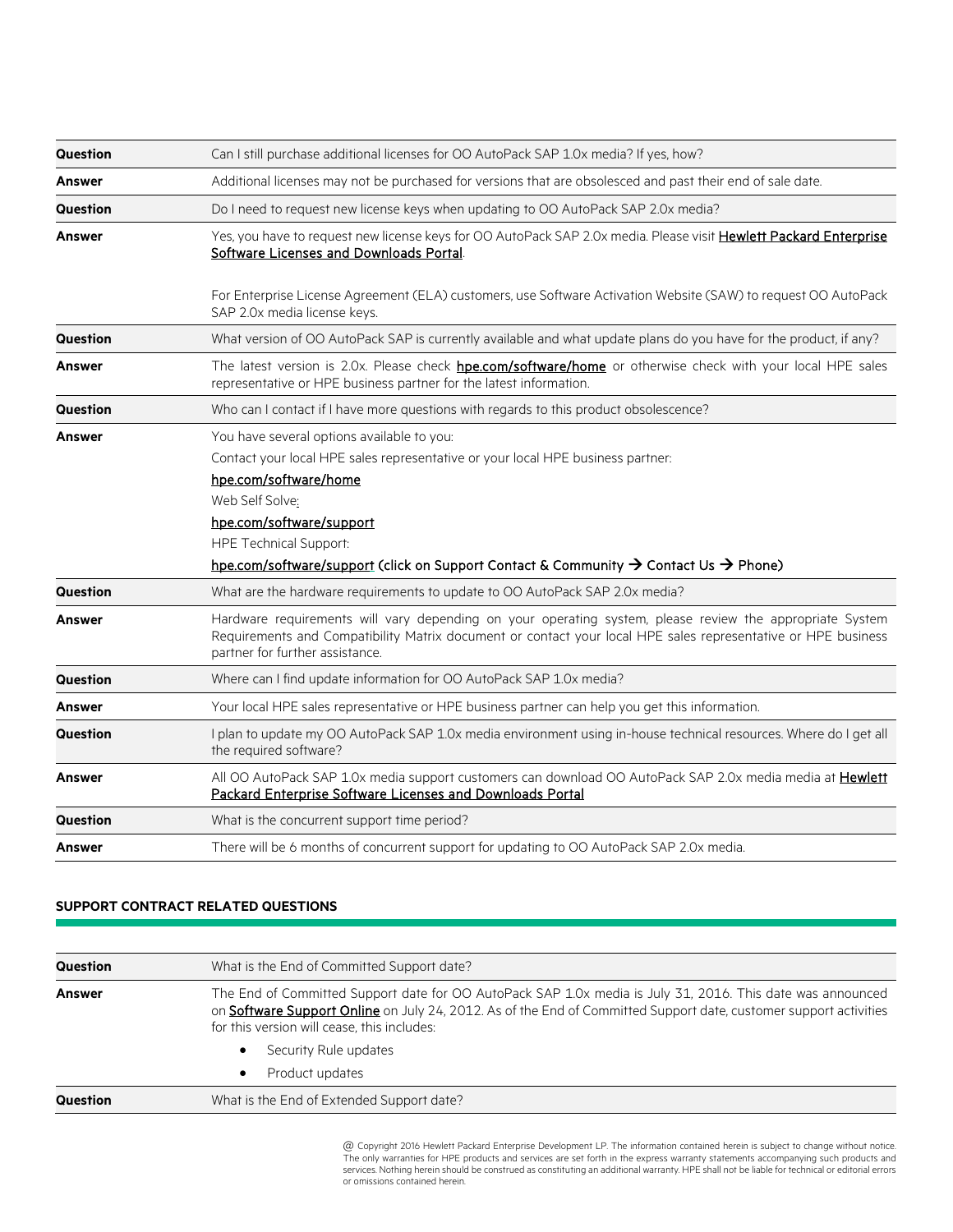| <b>Answer</b>   | The End of Extended Support date for OO AutoPack SAP 1.0x media is July 31, 2018. This date was announced<br>on Software Support Online on July 24, 2012. During the 2 year Extended Support period, you have access to<br>existing patches, fixes and telephone support.                                                                                                                                                                                                                                                                                                                                                             |
|-----------------|---------------------------------------------------------------------------------------------------------------------------------------------------------------------------------------------------------------------------------------------------------------------------------------------------------------------------------------------------------------------------------------------------------------------------------------------------------------------------------------------------------------------------------------------------------------------------------------------------------------------------------------|
| <b>Question</b> | Are there any other key dates I need to be aware of?                                                                                                                                                                                                                                                                                                                                                                                                                                                                                                                                                                                  |
| Answer          | Please see customer letter, page 1, for key dates.                                                                                                                                                                                                                                                                                                                                                                                                                                                                                                                                                                                    |
| <b>Question</b> | What are my obsolescence options?                                                                                                                                                                                                                                                                                                                                                                                                                                                                                                                                                                                                     |
| <b>Answer</b>   | You have the option to continue using OO AutoPack SAP 1.0x media. HPE will stop providing committed support for<br>OO AutoPack SAP 1.0x media on July 31, 2016. Extended Support will continue to be available through July 31, 2018.<br>Self-Help Support with Rights to New Versions support will continue to be available through July 31, 2022. You are<br>encouraged to begin reviewing your business requirements for OO AutoPack SAP 1.0x media .You are also<br>encouraged to contact your local HPE sales representative or HPE business partner for help in determining migration<br>options that meet your business needs. |
| Question        | Can I get a support contract for technical support only, without having to pay for updates?                                                                                                                                                                                                                                                                                                                                                                                                                                                                                                                                           |
| <b>Answer</b>   | No, support contracts include both technical support and software updates.                                                                                                                                                                                                                                                                                                                                                                                                                                                                                                                                                            |
| <b>Question</b> | Should there be a defect with a version of OO AutoPack SAP for which no defect fixing is done anymore, can I pay for<br>a fix to be implemented on my request?                                                                                                                                                                                                                                                                                                                                                                                                                                                                        |
| <b>Answer</b>   | HPE may choose to offer defect fixes at a premium price, depending on available resources.                                                                                                                                                                                                                                                                                                                                                                                                                                                                                                                                            |
| <b>Question</b> | If I am on a support contract, what will I be entitled to?                                                                                                                                                                                                                                                                                                                                                                                                                                                                                                                                                                            |
| <b>Answer</b>   | You should have received a letter or electronic notification from HPE to inform you about the availability of OO<br>AutoPack 2.0x for support customers, what license(s) you were entitled to under your support contract and how to<br>sign up for it. Your local HPE sales and support representatives or your HPE business partner can help provide<br>information and assistance to enable your update to be easy and successful.                                                                                                                                                                                                 |
| <b>Question</b> | When I update from OO AutoPack SAP 1.0x media to OO AutoPack 2.0x, can I continue my existing support contracts<br>until they expire?                                                                                                                                                                                                                                                                                                                                                                                                                                                                                                 |
| Answer          | Yes, your support contract will be updated automatically at the next renewal time.                                                                                                                                                                                                                                                                                                                                                                                                                                                                                                                                                    |
| Question        | When I update from OO AutoPack SAP 1.0x media to OO AutoPack SAP 2.0x media, can I expect the same support<br>pricing compared to OO AutoPack SAP 1.0x media?                                                                                                                                                                                                                                                                                                                                                                                                                                                                         |
| <b>Answer</b>   | Not necessarily. Each product support price is determined independently. Please work with your HPE representative<br>to know the difference in support pricing, if any.                                                                                                                                                                                                                                                                                                                                                                                                                                                               |
| <b>Question</b> | What migration services are available to help me update to OO AutoPack SAP 2.0x media?                                                                                                                                                                                                                                                                                                                                                                                                                                                                                                                                                |
| Answer          | Your local HPE sales representative or HPE business partner can help you get this information.                                                                                                                                                                                                                                                                                                                                                                                                                                                                                                                                        |
| Question        | What educational/training packages are available for OO AutoPack SAP 2.0x media?                                                                                                                                                                                                                                                                                                                                                                                                                                                                                                                                                      |
| Answer          | Your local HPE education specialist can help understand what training packages are available for you. Please email<br>your local contact for more information:<br>Americas - HPE Education AMS<br>Asia Pacific - HPE Education AP                                                                                                                                                                                                                                                                                                                                                                                                     |
|                 | Japan - HPE Education Japan<br>Europe, Middle East and Africa - HPE Education EMEA                                                                                                                                                                                                                                                                                                                                                                                                                                                                                                                                                    |
|                 |                                                                                                                                                                                                                                                                                                                                                                                                                                                                                                                                                                                                                                       |

For more information on OO AutoPack 2.0x and HPE services, contact any of our worldwide sales offices or visit our worldwide websites on the Internet at:

#### [hpe.com/software/home](http://www.hpe.com/software/home)

#### [hpe.com/software/support](http://www.hpe.com/software/support)

\* @ Copyright 2016 Hewlett Packard Enterprise Development LP. The information contained herein is subject to change without notice. The only warranties for HPE products and services are set forth in the express warranty statements accompanying such products and services. Nothing herein should be construed as constituting an additional warranty. HPE shall not be liable for technical or editorial errors or omissions contained herein.